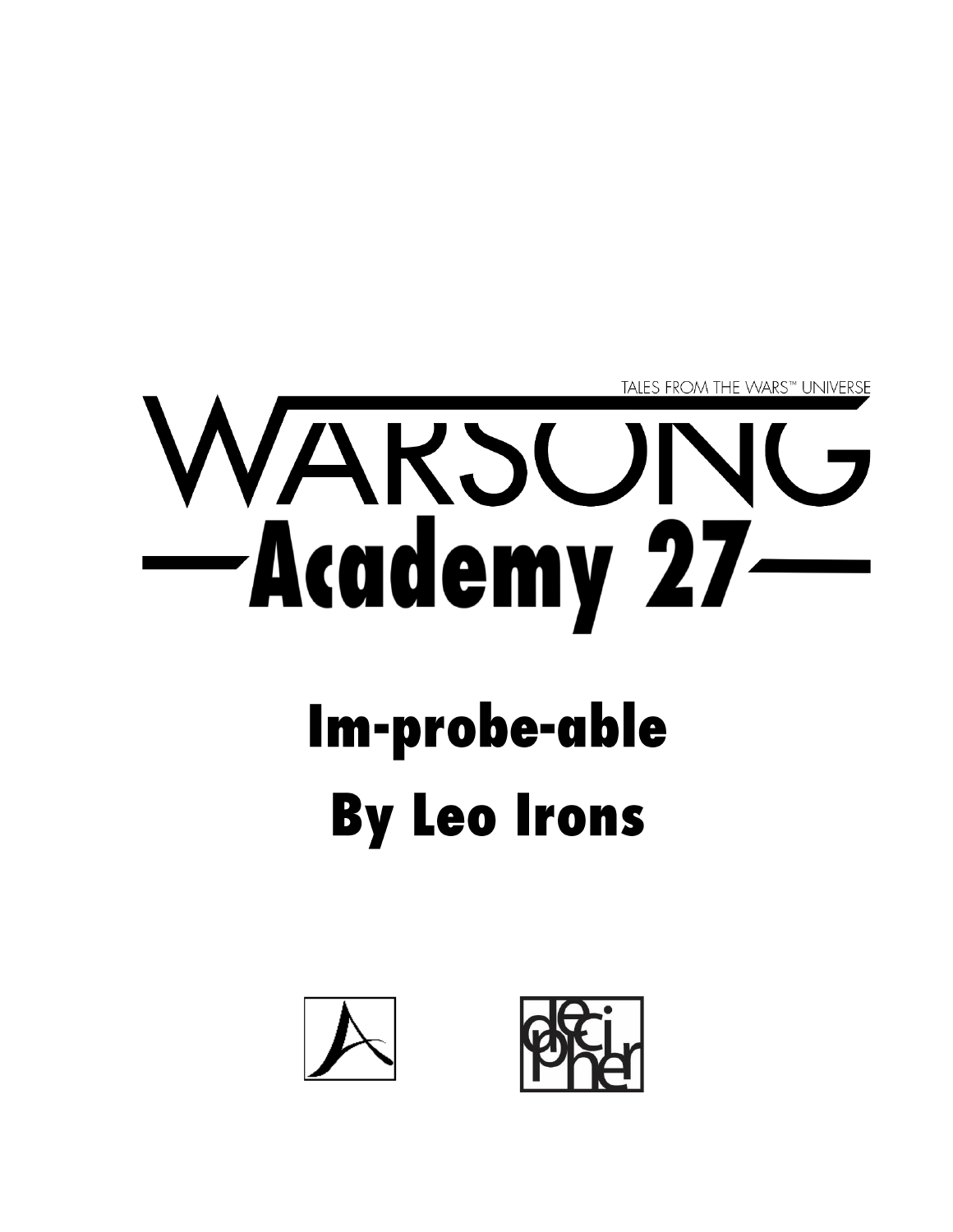When Bashrat Jahan was happy, his feet would tap. Mostly his right, but they'd both get in on it for really good news. When he was stressed, he would - often against his will, because he was fully aware of the looks it earned him - compulsively twist his shoulders and bend his arms so that the backs of his hands covered his eyes.

Lately, he had been doing a lot of foot-tapping.

The year had gotten off to a bad start, sure. Bashrat's parents thought he should be proud to attend Academy 27, the best school Cheongsa could provide. And he accepted, academically, that it was better to go there than somewhere with fewer facilities, or louder bullies, or - ugh! - more sports.

But it was still school. It was still regimented, and unpleasant, and a waste of time. Bashrat had far better things to do than learn off whatever the government's drones needed him to internalize in order to 'function in society'.

It was all going to come crashing down soon anyway. Society, that was.

Bashrat was ahead of the curve on that, and like all great geniuses, was unappreciated in his time. But he knew it in his bones. The aliens were out there, and it was only a matter of time before they arrived. How stupid all that Earth versus Gongen versus Mavericks nonsense would look then! Politics (boring, weird) would be instantly sidelined by the appearance of non-human life (cool, weird in a good way).

Maybe it would take the form of an incredible artificial intelligence, something that would make Shocho look like an overgrown telephone. Maybe the aliens would be pacificistic travelers, although Bashrat, young as he was, knew this was deeply unlikely.

No, anything that journeyed here all the way from another solar system would probably arrive in a pretty foul mood. And they would strike down all the foolish humans who opposed them… and maybe give cool superpowers to the humans who didn't. Bashrat lived in hope.

Until that day, he kept busy with his studies. Not his actual studies. He stuck to the far more important topic of extraterrestrials. Long hours spent scouring the internet had mostly resulted in the kind of 'information' even a teenage enthusiast couldn't use - a selection ranging from breathless myths to barefaced lies. But he had the drive to find whatever slivers of useful data he could. The truth was out there, probably.

Sometimes, Bashrat even carried out field research, which was his scientific term for the days his mother demanded he turn off the computer and go outside. He would wander his boring neighborhood and observe his boring neighbors and sit under his boring life support dome, knowing that he would never make a major discovery while he was trapped in here.

That had all changed yesterday.

Here he stood, in the Advanced Mathematics classroom, because Mister Xu was the only teacher who would trust Bashrat with his room. The school day was over, so only one other student was present to see him take the teacher's podium.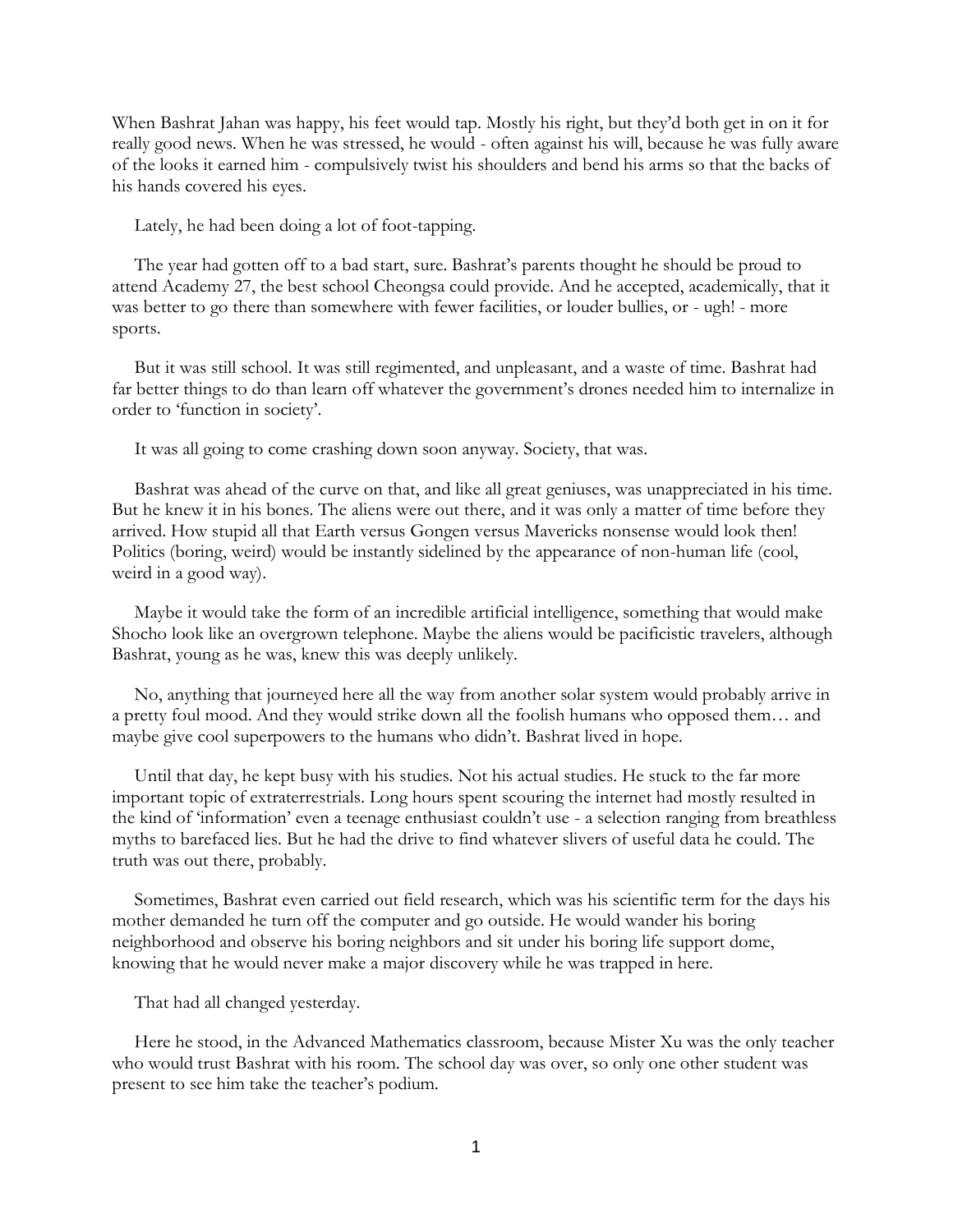Tsetseg was a quiet girl. One of those people who was mildly frightened of everything. It would have been reductive to say she was Bashrat's only friend, and vice versa. Unfortunately, 'reductive' was not the same thing as 'false'.

Still, at least his act of philanthropy wasn't going to be completely wasted. Before he brought his find to wider society, he was allowing this brief window for the students of Academy 27 to bear witness to it. If Tsetseg was the only one with the sufficient taste, intelligence, and good manners to heed his summons, well, that was everyone else's problem.

It kind of was his problem too, though, on an immediate level.

"I had a whole speech ready," he declared, powerfully, "but it feels dumb to do it if it's just you."

She smiled. "I'll listen."

"I know you will! I just mean, you know, it's just my friend Tsetseg. You don't give a speech to one person. That's called talking."

"Do you want to wait a few more minutes?"

"No," said Bashrat, and then checked the clock anyway. It was four fifteen, the exact time he had stipulated. He knew a certain percentage of attendees always arrived late, but that percentage was unlikely to be close to one hundred. "Let's just get going. The sooner I get this done, the sooner I can…"

He trailed off. Two sets of footsteps were echoing down the corridor. For a moment, he worried that his momentous event was about to be invaded by exactly the kind of student he did not invite.

Instead, he was pleasantly surprised when Kalingkata appeared in the doorframe.

He knew her boring, mortal name was Sang Mi, but he also knew that Kalingkata was a moniker she had chosen for herself, and Bashrat respected anything like that. There were a lot of titles he wished he could get other people to call him, mostly just alternatives to 'Bashrat' or 'what was the weird kid's name again?' or 'hey, loser!'.

Behind her, as ever, was her twin brother Sang Eun. Bashrat knew he had a cool hacker name too, but didn't know what it was, and the only time he had asked, Sang Eun had kinda cringed and muttered something about not playing a lot of multiplayer games anyway, which was one of several interactions Bashrat unwillingly revisited over and over again at 1AM. Sang Mi was Kalingkata and Sang Eun was apparently Sang Eun.

Bashrat grinned eagerly. "Aha! Great to have you join us!"

"Thanks!" Kalingkata returned it. "I don't get that enough. People should always say that when I enter a room."

Sang Eun loosed a quiet, brotherly sigh.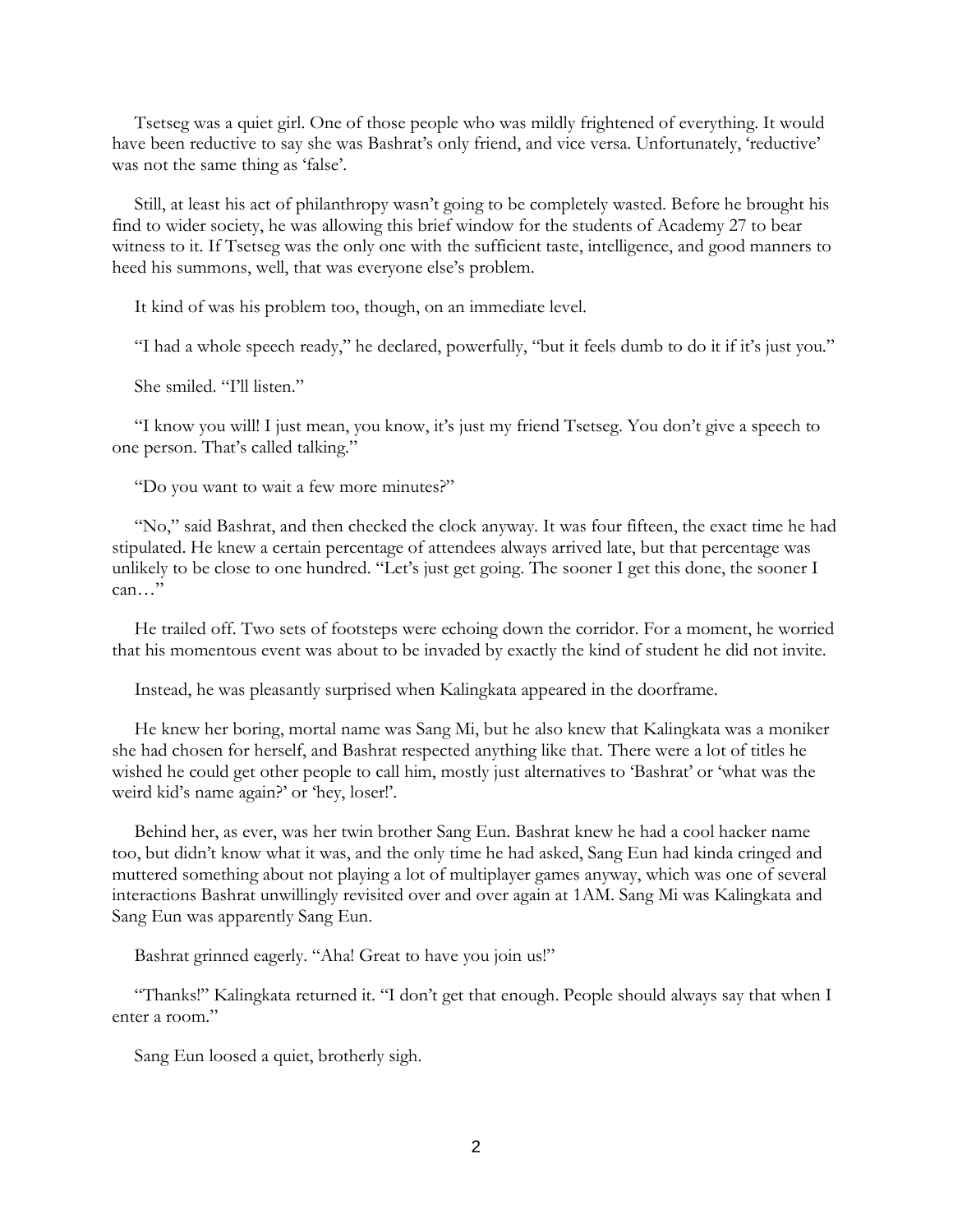"But to be honest with you," she continued, "we just heard voices and wondered who was back here."

From under the podium came the sound of Bashrat's foot abruptly ending its tapping. Of course. He did his best to disguise his irritation - he had to take what he could get. "Well, please, come in! Your timing is perfect, we were just about to get started. Sit anywhere you want."

Sang Eun hesitated, unclear on what exactly they had wandered into. But when his sister hoisted herself onto one of the front row desks, swinging her legs, he relented and claimed the next chair over. Tsetseg, who had taken the desk furthest from the door, completed the set. Bashrat would have preferred a packed classroom to a single half-filled row, but maybe this was better. A quietly dignified moment witnessed by a select few.

He had immediately forgotten his speech.

It had fled his brain, apparently unneeded, and now they were all looking at him. Lacking other options, he went with a classic. "Aliens," he said, "exist."

"Oh," murmured Sang Eun. "Not sure what else I was expecting, here." Kalingkata elbowed him gently.

"Aliens exist," said Bashrat, a bit more forcefully, "and first contact is only a matter of time. That's just a mathematical fact. But when will it happen? Chances are, in thousands of years they'll be picking through the irradiated remains of our dead civilisations-"

"Woof," mused Kalingkata, philosophically.

"-or they could, like, show up next week. But what if," he said, and now he had remembered a cool part of the speech and his foot was at full pelt, "they've already passed through? What if I could show you proof?"

From a properly primed audience, this should have been a moment of delicious suspense. From three people who had already heard Bashrat rave about several false leads, the reactions were limited to polite interest from Tsetseg and Kalingkata and polite disinterest from Sang Eun.

This time would be different. Without wasting another moment, Bashrat produced his proof.

It was a cardboard box, containing his household's thickest bath towel. He set it down sideways on a desk he had prepared and carefully pulled the box away, until only the towel remained. He had to admit, his low-tech solution was working better than he could've hoped. It did a great job of blocking both the light and the sound.

But now the moment had arrived. With a dramatic flourish worthy of a magician, Bashrat whisked the towel away and revealed his prize.

It earned the reaction he knew it deserved: awed silence. Three new sets of eyes reflected that distinctive purple glow. Oh, how they'd all thank him later! He was magnanimously giving them a front row seat to history.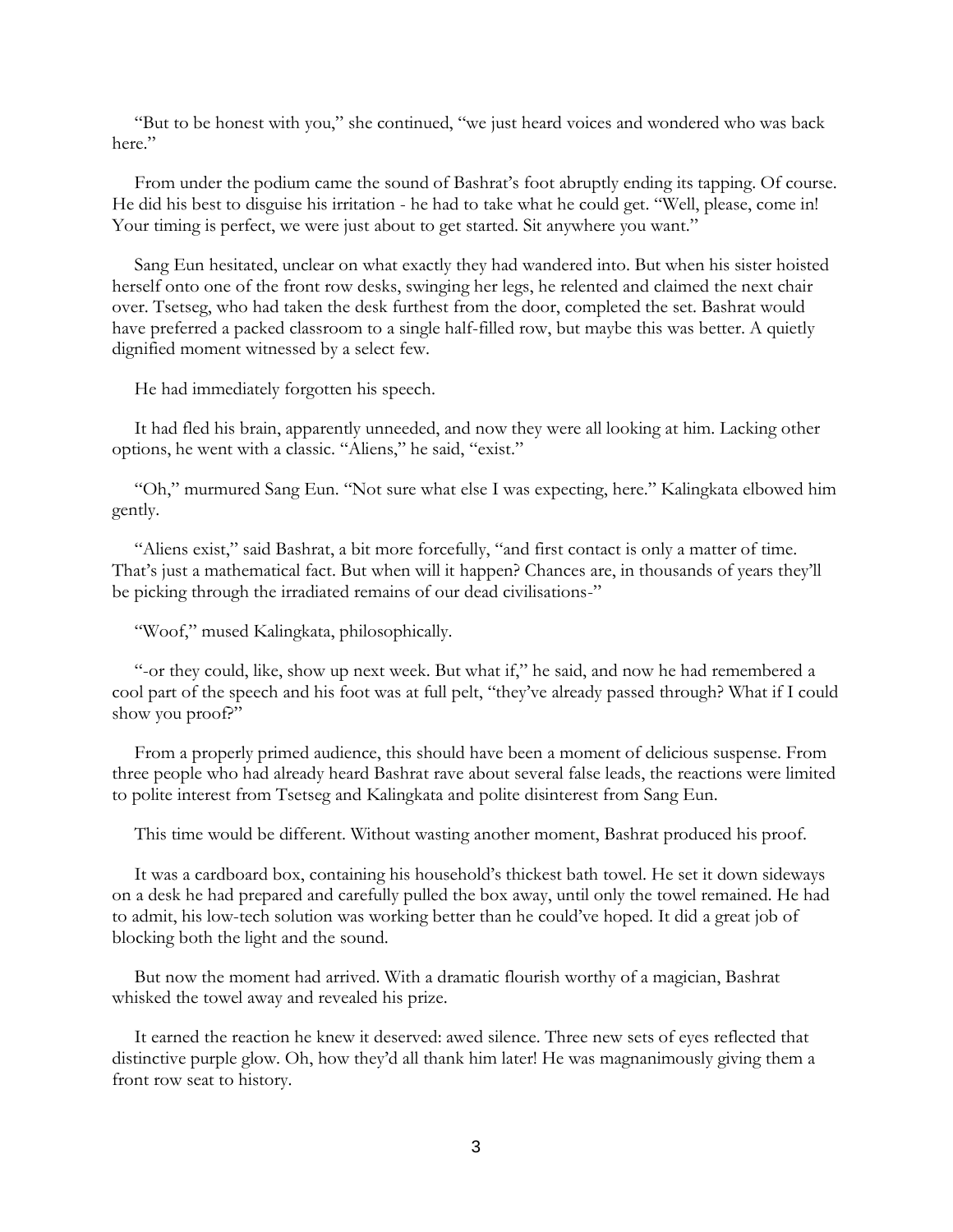In this case, history looked like an orb. There were metallic parts on either side, like the north and south of a globe, complete with what seemed like either end of a metal rod that pierced through the center to come out the other side. Mostly, though, it looked like opaque purple glass. He had done his best to clean it, and while one or two of the scuff marks had proven to be stubborn, he knew he had brought out the beauty of its simple design.

Before any of them could speak - Kalingkata had her mouth open first - it revealed its most striking feature. It sounded a chime, dull but powerful, and the soft light it was emitting intensified to match. Bashrat relished the wordless noise of surprise his audience made.

"Yeah," he said, milking this for absolutely everything it was worth, "I know."

"Woah…" Kalingkata blinked at it, eyes wide. "Where'd you find this, dude?"

"Oh, I'm always on the lookout for new finds. Yesterday, my patience was finally rewarded. It's just a matter of staying determined and getting lucky," said Bashrat, smoothly rolling out the answer he had prepared six times in the mirror to cover for the truth, namely, 'in a dump'.

"Uh," said Sang Eun, "what are we looking at? Exactly?"

"That's the question,  $\sin^2 t$  it? I have plenty of theories, but I imagine it's probably just a simple probe. A sphere is an ideal shape for traversing the frictionless void of space, while these two… nodes… on either side? Clearly, those are transmitting information back," said Bashrat, making sure this next part landed with appropriate weight, "to the interstellar empire that sent it out."

"That's…!" It wasn't hard to render Tsetseg speechless, but Bashrat still took it as a victory. "I mean… wow!"

"Yeah…" Kalingkata leaned closer, studying it intently. "I gotta hand it to you, man, whatever it is… It sure is something. Are you gonna get it checked out?"

"I can't just keep it at school, can I? I've been putting a lot of thought into who I can trust with this discovery. Not many options, frankly, so I suppose I'll go the simple route and inform the government… but if they erase me from the history books, well, you guys will know the truth!"

She accepted this with a nod, her eyes still caught on that purple glow. Tsetseg was similarly transfixed. Bashrat knew he had to savor this relatively quiet moment, before the whirlwind of celebrity talk shows and/or government blacksites. Here was something that had so often eluded him. Here was validation.

There was only one dark cloud, and his name was Sang Eun. Apparently.

His expression was more reserved, which was nothing new, but it gave Bashrat the impression that he was troubled by something. When he took out his phone, Bashrat protectively stood in front of his orb. "No photography! …Please. I can understand the impulse, but…"

He trailed off. Sang Eun wasn't using his camera. Instead, he was looking something up. He frowned intently at the screen, occasionally glancing up at the orb. Comparing.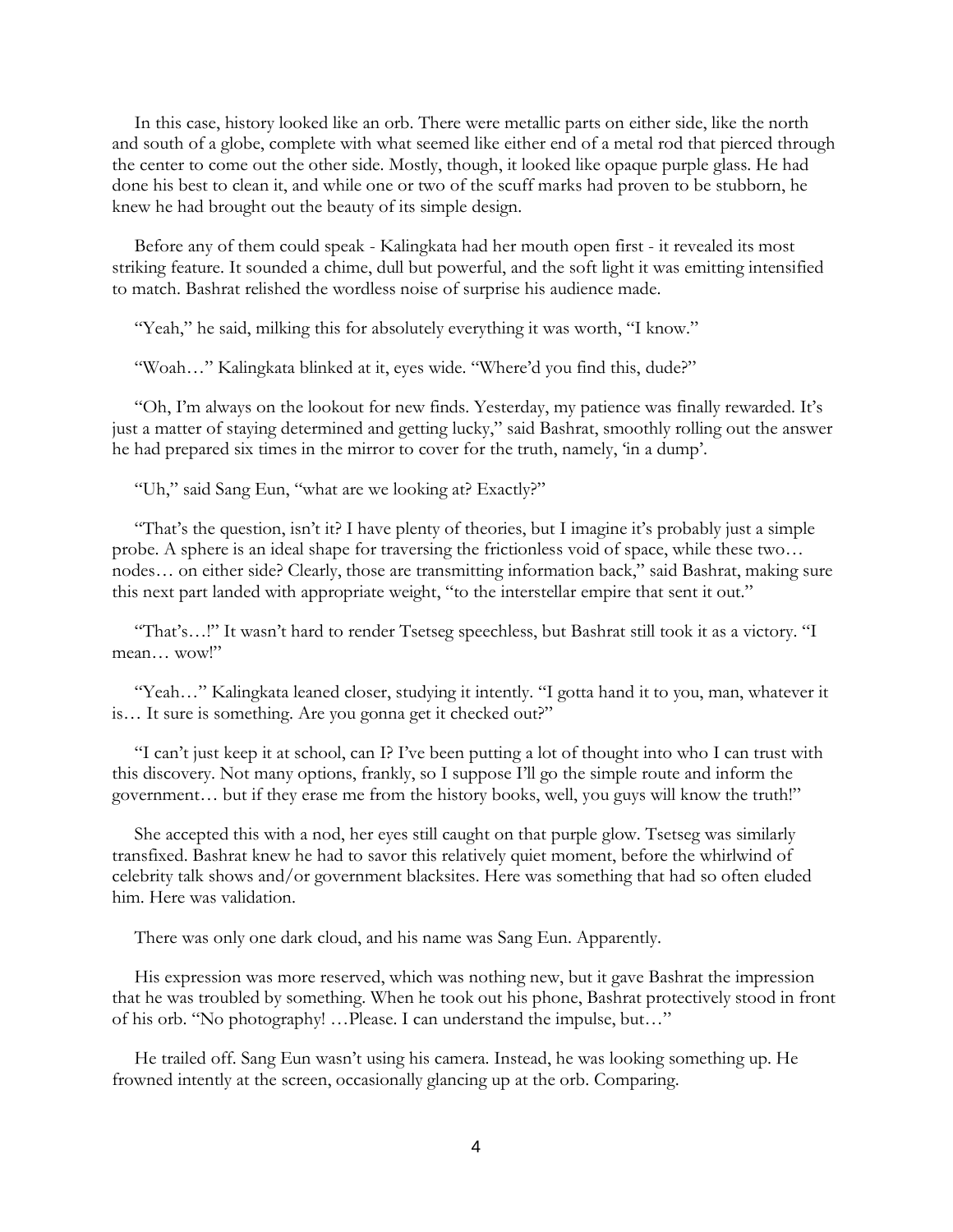"What?" Bashrat felt a tension creeping over him. "This is a brand new discovery. You couldn't possibly have seen this before."

"Not in person," he conceded, his eyes still on his phone. "But…"

"But what?"

"Bashrat, have you ever watched footage of space combat?"

"Of course I have. Who hasn't?" Gongen was sandwiched between two different breeds of capitalist dog; the self-righteous Earth government on one side and the more honest, but more unpredictable, Mavericks further out. Most citizens had at minimum seen battles via the news media, and some took a deeper interest in the tactics or technology or patriotic violence. Bashrat definitely approached it from one of those normal and common perspectives, not as an exercise in mentally comparing his planet's defenses against hypothetical alien armaments.

"Have you ever seen an anti-ship depth charge?"

He shook his head impatiently, unwilling to see how this could relate to anything. Sang Eun laid his phone on the table and pushed it forward. Kalingkata looked over, and Tsetseg craned her neck, unsure whether she should leave her seat for a better view.

"I know it's blurry. But I've... heard... these things are pretty new, so this is the best footage I could find. Considering the blast radius on these things," he said darkly, "you don't wanna get too close."

The screen was indeed pretty fuzzy. It depicted a squadron of Gongen's navy, their movements disciplined and orderly, engaging a gaggle of Maverick ships that weaved around them almost playfully. It looked like some skirmish over some deep space mine. Probably filmed by a civilian on the scene, explaining the footage's poor angle and low quality.

The Maverick vessels had impressive grace, avoiding most of the navy's fire, and eventually they zipped off unscathed. But it looked like a retreat. As nimble as they were, they had been slowly hemmed in. Their opponents had fought the battle as two groups, one trying (and failing) to match the Maverick's movements as the others lay down an ever-expanding cloud, which slowly filled the surrounding space.

It was hard to tell, but this cloud seemed to be made up of small, purple orbs.

Bashrat scoffed. "Right. So the probe looks like one of these things. Whatever. It's coincidence."

 $T_{\cdots}$ "

"Or - no. Not coincidence. They only use these depth whatevers in space combat, right? Clearly," he said, thrusting a hand at the orb, "this thing is even more advanced than we thought-"

The orb chimed, as though in agreement.

"-and it found one of those things, and, like - mimicked its appearance. It's still alien."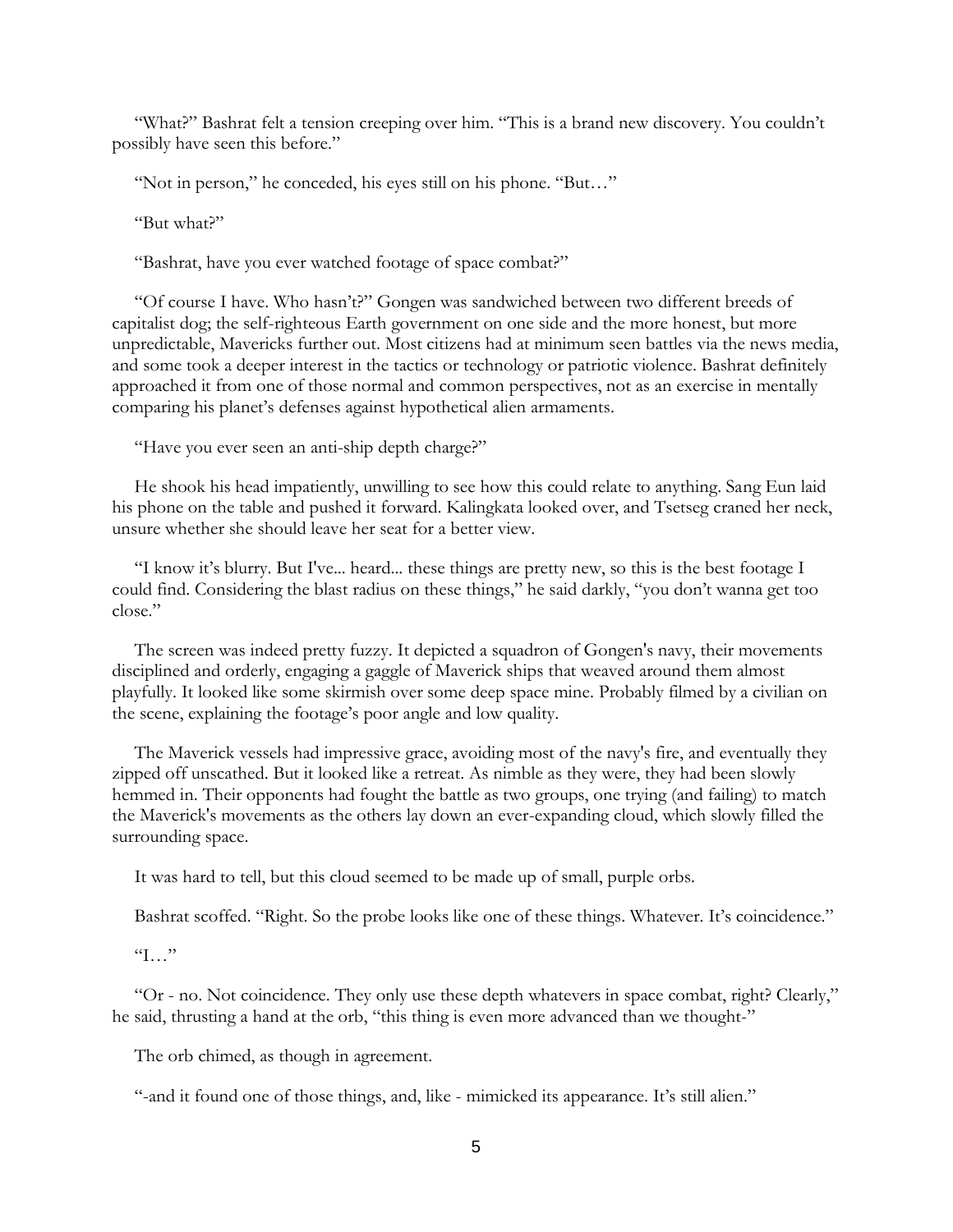"That's, uh…"

Sang Eun trailed off in the face of Bashrat's glare. Unfortunately, they outnumbered him. "…kind of a leap," finished his sister. "We know depth charges are a real thing. Not to burst your bubble, man, but everything else you said… Can you prove it came from space?"

"No," said Bashrat. "Which means I'm right."

"Come again?" she said, flatly.

"Again: if this came out of a ship while it was fighting up in space, how come I found it in the garb- in the neighborhood? If it fell from the sky, it would've just bounced off the dome. QED."

Bashrat had no idea what 'QED' was supposed to mean, but he knew it made him sound smart. It was vital that he maintained his cool. If he couldn't convince his classmates of his find, what hope had he of getting the respect he was owed from Gongen's government?

The twins looked unconvinced, but Bashrat relaxed a little when Tsetseg cleared her throat. He would need to remember to thank her in his memoirs. She always had his back, no matter how much time he spent ranting about-

"I think they might be right…?"

Bashrat's foot wasn't tapping any more.

Tsetseg wasn't having a great time either. One person paying attention to her was her social limit. Now she had three pairs of eyes on her, one of them tinged with betrayal. "It's just, um… My dad was telling me the other day that other scavengers don't always look after their, um, their..."

"Hoards," suggested Bashrat, impatiently.

"Their, uh, hoards can be seized if they don't follow correct procedure. Sometimes, the government takes custody of everything, but that's only if it looks important and they get caught by an official. He said a lot of the time, stuff from outside the dome can wind up in-"

At this juncture, Tsetseg remembered that, while she knew exactly where Bashrat conducted his searches of alien artifacts, this was privileged information not to be revealed in front of cool gamer girl classmates.

"-places," she finished, a touch lamely. "Where they could be found. By you."

"That might have been it," said Kalingkata, before Bashrat could object. "This thing falls from space to crash in the desert, and some careless scavenger brings it into Takumi's dome. They lose track of it, and now it's here."

"So what you're saying," scoffed Bashrat, "is that the cool thing I found, and wrapped in a towel, and brought into school, is a huge bomb."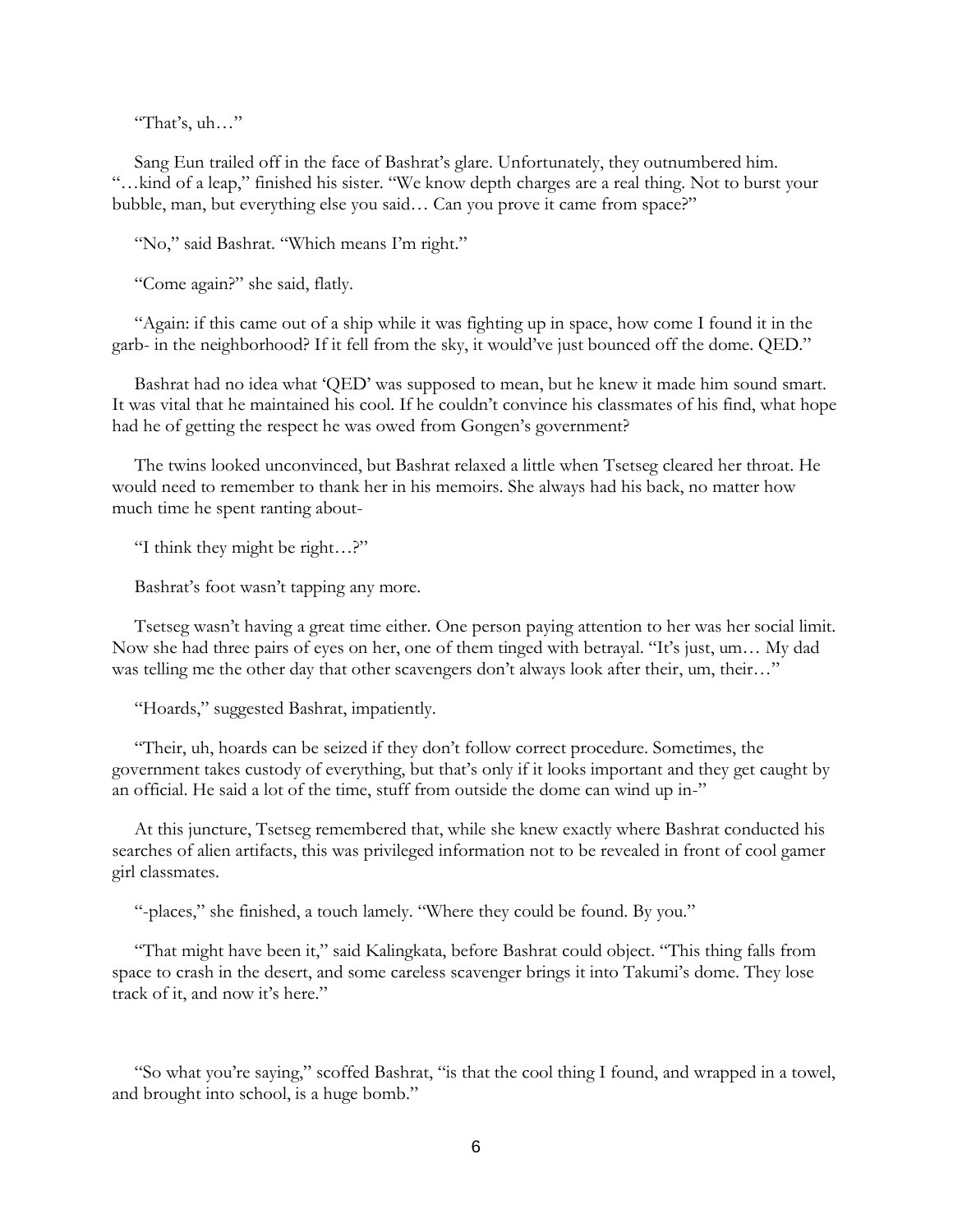There was an uncomfortable silence for a couple of seconds.

Then the bomb ticked, and they all screamed.

"Guys! Guys, please!" Sang Eun - who had managed to scream the least - fought to make himself heard. "Don't panic! Bashrat is right."

"Of course I'm right!" he yelled, calmly. "…Which part?"

"We should assume it only landed recently, and only got picked up and brought into the dome recently. But even then, you said you found this yesterday. You kept it overnight, for god's sake, and it hasn't gone off yet. It might be completely inert."

"Th-that would be great," said Tsetseg, "but if that's true, why does it-?"

The bomb ticked.

Tsetseg squeaked, abandoning the sentence for Kalingkata to pick up. "Yeah, no. It's definitely doing that more frequently. And if it was a dud, it wouldn't be doing it at all."

"Agreed," said her brother. "We have some time, it's just not clear how long."

"But it could be, like, three seconds."

"I guess we can't rule it out-"

"So we have to assume it is three seconds."

Tsetseg made a noise like a mouse getting stepped on very slowly.

"It's not a bomb," said Bashrat, so determined to regain control that he ignored his own screaming. "It's a probe from an interstellar empire, and it's perfectly safe!"

Kalingkata met his gaze. "Dude, even if it was a probe-"

The bomb ticked. Tsetseg groaned, as though seasick.

"-and it's not! But even if it was, couldn't it still be dangerous? It could have some kind of funky radiation, for one thing. And you keep calling it an 'empire'! That doesn't sound safe either!!"

Bashrat's arms did the thing. He had done a good job fending it off so far, but the compulsion grew too strong and needed to be sated. After a moment of pressing the backs of his hands against his eyes, he told himself, he would have an amazing idea. He would regain control of this situation, somehow, and this would all just be an amusing footnote. Something he could chat about in the interviews he would one day give as the solar system's foremost authority on alien life.

"Okay," he said, even though he was still in the dark in more than one sense. He had to take charge, even if his arms weren't responding yet and he also had no idea where this next sentence would go. "There's clearly only-"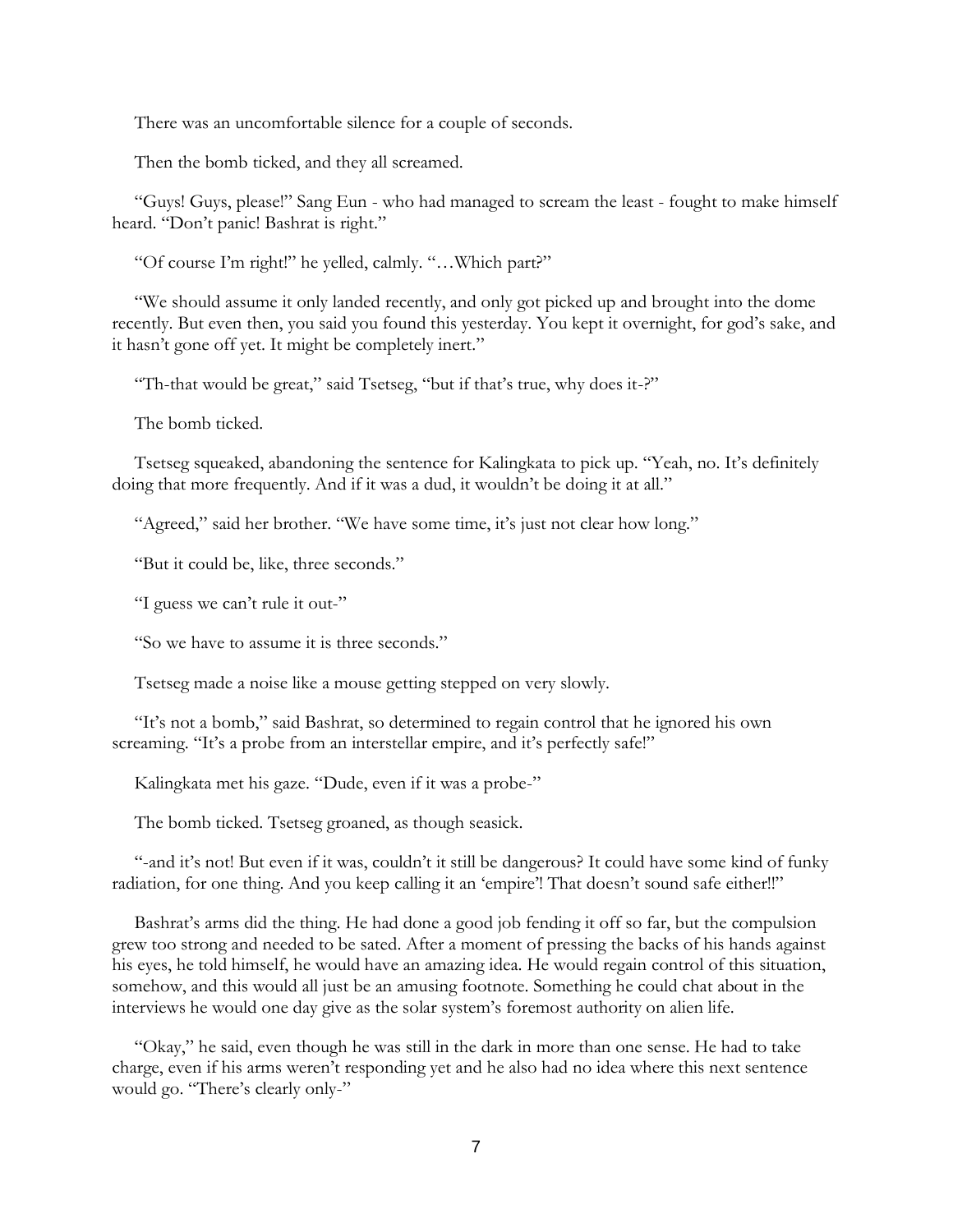His hands moved away just in time for him to see Tsetseg grab the bomb.

There was a sharp intake of breath from the twins, anxiety in stereo, but they couldn't stop her and neither could he. With her face scrunched up tight, she wrapped her arms around the bomb, which ticked.

"What are you doing?!" he screamed. She was already running for the door.

"She's right!" Kalingkata leapt to her feet. "First priority is to get it away from here! The school's still full of students!"

"Shaking it is dangerous!" protested Sang Eun, right behind her. "Tsetseg! Put it down!"

For a terrible moment, Bashrat was left in an empty math classroom. Then he managed to get his dumb, short, thoroughly unathletic legs moving.

"Give me back my b- my probe!!"

\*\*\*

The bomb, because it was a bomb, did not go off.

Bombs didn't go off all the time. Every day, the vast majority of schools were not swallowed up by explosions. As much as he disliked his classes, Bashrat was forced to admit this was better than the alternative.

Order had prevailed. His boring, empty life was back to normal.

A nice lady named Kaguya had come by, thankfully bypassing the local police who were quite possibly contacted first. The entire basketball team had watched, with something approaching professional respect, as the quiet Mongolian girl all of them vaguely recognized came screaming out of the main school building and hucked something over the outer wall.

Coach Jo had swiftly reprimanded her, and the three equally panicked students who had come in her wake. She was well-used to shouting down the protests of teenagers, but had to admit that pleas for her and the team to evacuate the school, maybe the whole city block, was a new form of backtalk.

But the bomb did not go off. Technician Au Kaguya came by, calm but suspiciously prompt. Working directly for the AI running the entirety of planetary infrastructure was probably good for punctuality.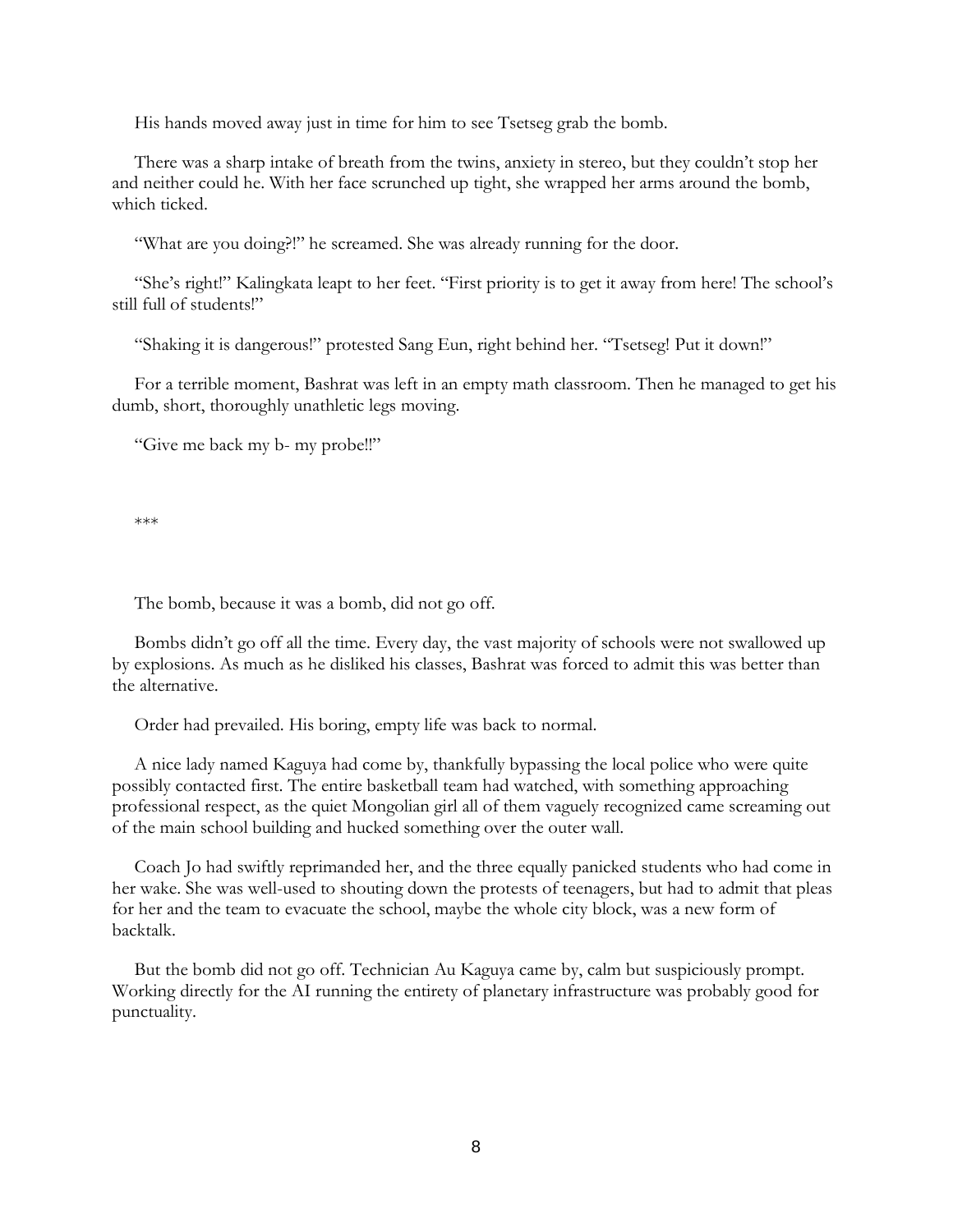With the help of two high-end drones, she examined and contained the bomb. They whisked it away somewhere while she stayed behind to conduct a series of quick and quiet interviews. She was not forthcoming about what the object actually was, but they extrapolated what they needed to know from her assurances that it had already been rendered mostly (mostly.) inert.

Of course, that could have been an insidious, barefaced lie from a shadowy government operative meant to rob a free-thinking citizen of his incredible find. But Bashrat was too demoralized to really believe that. A mental reflex with no real weight.

It was over. He had dared to believe in his dreams, and now, they were crushed. In other words, an average Tuesday.

After everything that happened, what did he even have to show for it? Well, aside from the knowledge that his best friend, despite appearances, had both an ability to act decisively under pressure and a surprisingly good throwing arm. And how Kalingkata and Sang Eun… well, they weren't quite friends now, but they hadn't completely written him off as a dangerous idiot either, despite good reason to. And how Kaguya, having taken pity on him, had decided to handle the whole affair with discretion, on the condition that Bashrat and the others do the same. The staff and much, much more importantly the student body wouldn't know too much about his blunder. Bashrat could continue to show his face at the school, which he had not blown up.

Aside from all that stuff, what was he even left with? No alien technology, and an assured place on some government watchlist, Shocho storing his details down in a directory marked 'Terrorists, Accidental'. Life was so unfair.

He was going to keep the next artifact to himself.